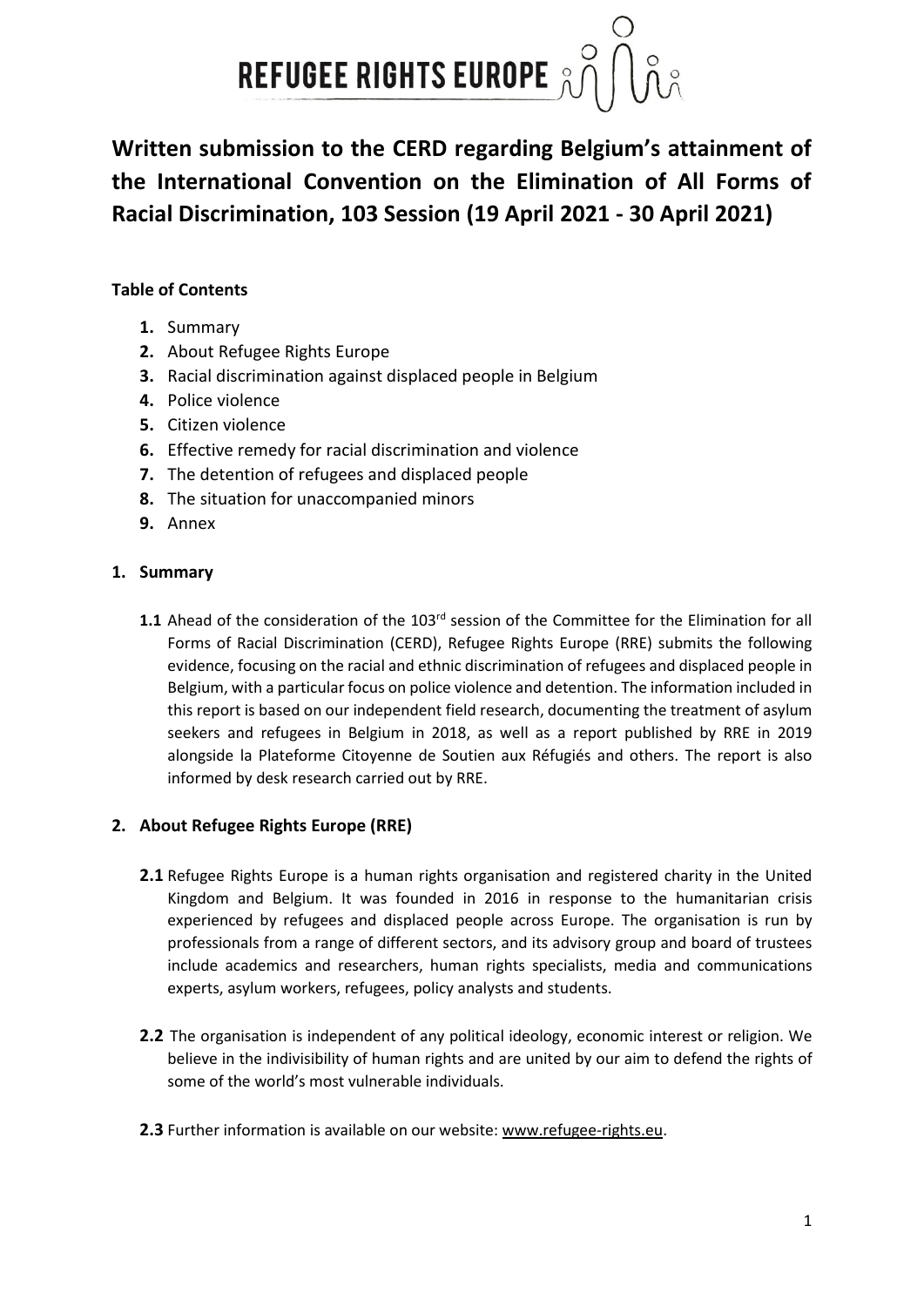### **3. Racial discrimination against refugees and displaced people in Belgium**

- **3.1** The UN Declaration of Human Rights enshrines the rights of all peoples, regardless of nationality, race, gender, or sexuality, to live in dignity and safety, including the right to decent housing, healthcare and to be protected from violence and ill-treatment<sup>1</sup>.
- **3.2** However, the experience of refugees and displaced people in Belgium, the majority of whom are from Middle Eastern and African backgrounds, including Syria, Afghanistan, Eritrea and Sudan, are being consistently denied their rights to health and safety by Belgian authorities, including facing police violence, a lack of shelter and limited access to health care facilities<sup>2</sup>.
- **3.3** At the same time, the securitisation of Europe's borders has resulted in the denial of many individuals' right to claim asylum, as enshrined in the 1951 Geneva Convention. The situation for Belgium and France also needs to be seen within the context of the juxtaposed border arrangements with the UK, where UK border officials check freight and passengers before they cross the Channel<sup>3</sup>. There are multiple police operations taking place at the UK-France-Belgium border under these arrangements, namely the so-called 'Operations Médusa', with coordinated attempts by these three countries to intercept and dissuade displaced peoples attempting to board lorries or boats to travel to the UK<sup>4</sup>. In the past, displaced people have attempted the crossing via the northern French ports of Dunkirk and Calais, but as port security was heightened, they have been increasingly forced to travel via Belgium.
- **3.4** In Belgium, there is a general belief amongst displaced people that their chances of being granted asylum are higher in the UK, and therefore many individuals have not claimed asylum. This makes them ineligible for shelter and means that many people end up sleeping rough in Maximilian Park, Gare du Nord and the surrounding area. The Belgian Interior Minister and the Immigration Minister have made clear their view that the state cannot take any responsibility when individuals do not claim asylum on Belgian territory<sup>5</sup>.
- **3.5** RRE has documented incidences of racial discrimination occurring against refugees and displaced populations in Belgium, including dehumanising and violent police tactics being used against displaced people in Maximilian Park<sup>6</sup>. See the Annex for an example.
- **3.6** There is moreover, evidence to suggest that racial discrimination occurs across several layers of Belgian administrative institutions. The article, 'Institutional racism within the securitization of migration. The case of family reunification in Belgium' (Orsini, Smit, Farcy & Merla, 2021) has detailed displaced peoples accounts of their experiences of racism in dealing with the Belgian public administration, contrasting accounts between white and Black people. The

<sup>&</sup>lt;sup>1</sup> United Nations (1948) 'Universal Declaration of Human Rights', available at: [https://www.un.org/en/about-us/universal-declaration-of](https://www.un.org/en/about-us/universal-declaration-of-human-rights)[human-rights](https://www.un.org/en/about-us/universal-declaration-of-human-rights)

<sup>&</sup>lt;sup>2</sup> Refugee Rights Europe (2018) 'Left In Between', available at: [https://refugee-rights.eu/wp](https://refugee-rights.eu/wp-content/uploads/2018/09/RRE_LeftInBetween.pdf)[content/uploads/2018/09/RRE\\_LeftInBetween.pdf](https://refugee-rights.eu/wp-content/uploads/2018/09/RRE_LeftInBetween.pdf)

<sup>&</sup>lt;sup>3</sup> Welander et al (2019) 'Britain's Juxtaposed borders: The Human Consequences', available at: [https://www.law.ox.ac.uk/research](https://www.law.ox.ac.uk/research-subject-groups/centre-criminology/centreborder-criminologies/blog/2019/09/britains)[subject-groups/centre-criminology/centreborder-criminologies/blog/2019/09/britains](https://www.law.ox.ac.uk/research-subject-groups/centre-criminology/centreborder-criminologies/blog/2019/09/britains)

<sup>&</sup>lt;sup>4</sup> During one such operation taking place by Belgian authorities, a two year old girl, Mawda Shawri was shot and killed, which led to the uncovering of these coordinated police operations: [Mawda : les zones d'ombres d'une « opération Médusa » \(parismatch.be\)](https://parismatch.be/actualites/societe/218014/mawda-les-zones-dombres-dune-operation-medusa)

<sup>&</sup>lt;sup>5</sup> Financial Times (2018) 'Belgium's migrant crisis exposes EU asylum gap', available at: [https://www.ft.com/content/4848628a-0831-11e8-](https://www.ft.com/content/4848628a-0831-11e8-9650-9c0ad2d7c5b5) [9650-9c0ad2d7c5b5](https://www.ft.com/content/4848628a-0831-11e8-9650-9c0ad2d7c5b5)

<sup>6</sup> Refugee Rights Europe (2019) 'No Way Forward, No Way Out', available at: [https://refugee-rights.eu/wp](https://refugee-rights.eu/wp-content/uploads/2019/12/Belgium-2019-v3-web.pdf)[content/uploads/2019/12/Belgium-2019-v3-web.pdf](https://refugee-rights.eu/wp-content/uploads/2019/12/Belgium-2019-v3-web.pdf)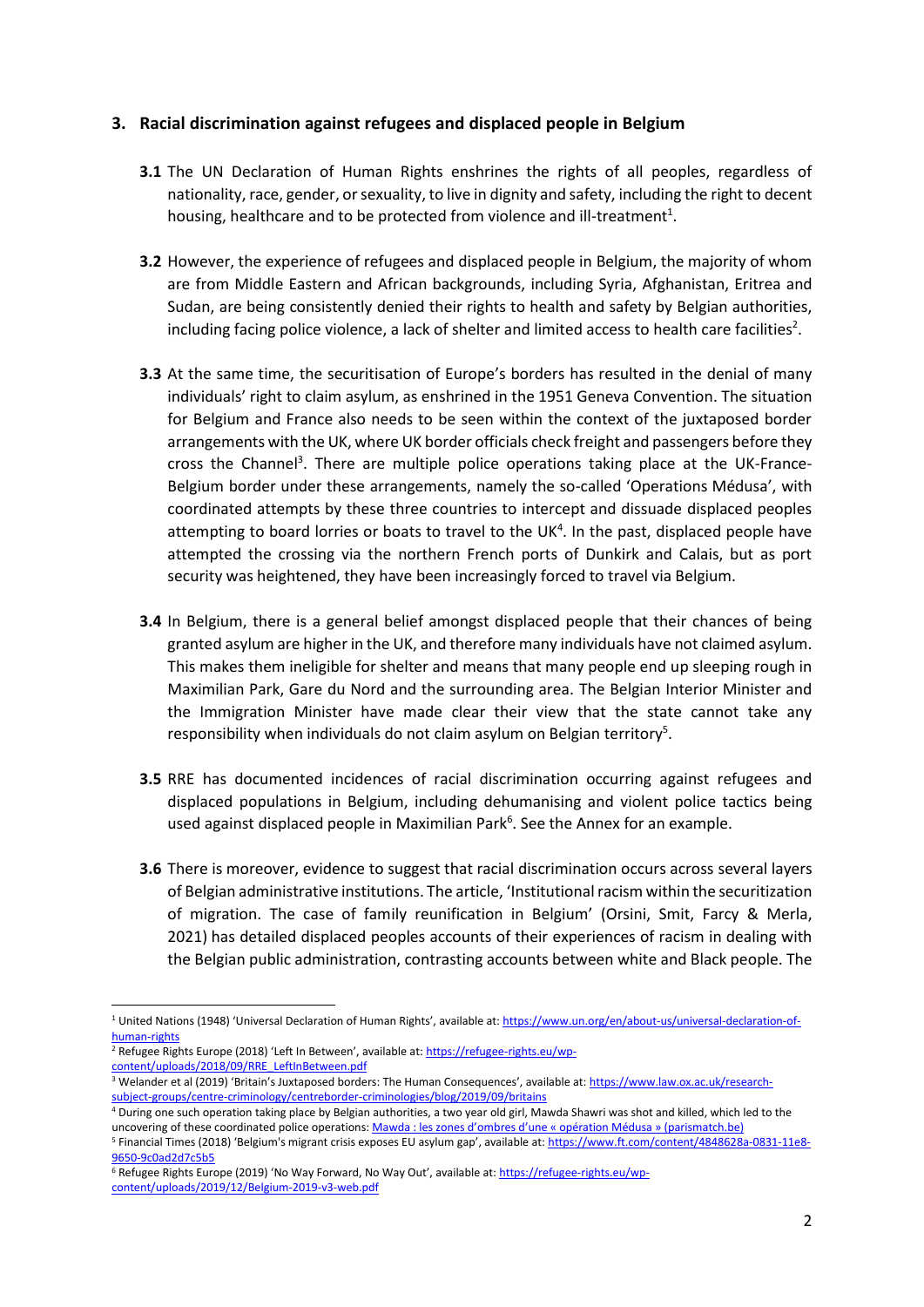following case study is one such example: *"Félicité, a 32-year old Congolese woman, arrived in Belgium in 2012 after completing her studies in France. She did so with a student residence permit valid to circulate within Schengen, joining her father who had arrived in the country in 2002 as a refugee and had since acquired the Belgian nationality. Félicité had asked for a 5 year residence permit linked to her father's residency when police officers checked her residence: "Two police officers [came] to check [the address]. We had not been warned that they would come [so that] I was still sleeping [when they arrived]. They asked […] if his house was big enough to accommodate another person. They also inquired into [my father's] income, [his] pay checks and […] my diplomas". Bob's experience of the same control differs significantly from Félicité's. This 29-year old (white) US citizen arrived in Belgium in 2013 with a student visa and then fell in love with a German….the decision to register as legal cohabitants was meant to allow Bob – who at the time was residing illegally in Belgium – to obtain his 5 year residence permit and remain in the country. This is how he recalls the same control Félicité went through: "The [police] just comes to see if you […] live where you are registered. […] I was there, I was kind of unemployed at the time and I said: 'Do you want to come in, have a coffee? Do you want to see my room?' They said: 'No, we believe you!' […] And that was it."<sup>7</sup>*

**3.7** Below, we provide further detail on the various forms of racial discrimination that take place against refugees and displaced people in Belgium, based on our own independent field research, displaced persons' testimonies, civil society reports, and RRE's desk research.

#### **4. Police violence**

- **4.1** Police violence against refugees and displaced people in Europe has been widely documented. In 2018, RRE field research documented several cases of police violence and received disconcerting reports of unconventional forms of abuse<sup>8</sup>. For instance, respondents claimed that police would sometimes inject displaced people at the police station with sedatives that caused side-effects, such as mental health issues and prolonged drowsiness. Individuals were issued no medical records of what substances had been injected and those administering the doses did not check whether individuals might be allergic or intolerant to the substance, which raises serious health and safety concerns. These kinds of practices appear to contravene Article 5 of the UDHR, and individuals' right to bodily integrity.
- **4.2** A 26-year-old Sudanese man recounted his interaction with the police: "I got beaten by police when I was in the station and in the park." Other respondents, including female interviewees, reported that the police had taken them "underground" and made them take off their clothes. One 17-year-old Eritrean girl had allegedly been arrested, placed in handcuffs and made to 'go underground' at very cold temperatures.
- **4.3** A 16-year-old Eritrean boy similarly commented on the extent of police violence, reporting that he had been 'grabbed' by police and that two of his friends had been detained while walking to the train station.

<sup>7</sup> Giacomo Orsini, Sarah Smit, Jean-Baptiste Farcy & Laura Merla (2021) 'Institutional racism within the securitization of migration. The case of family reunification in Belgium,' *Ethnic and Racial Studies*, DOI: 10.1080/01419870.2021.1878249 <sup>8</sup> Refugee Rights Europe (2018) 'Left In Between', available at: [https://refugee-rights.eu/wp](https://refugee-rights.eu/wp-content/uploads/2018/09/RRE_LeftInBetween.pdf)[content/uploads/2018/09/RRE\\_LeftInBetween.pdf](https://refugee-rights.eu/wp-content/uploads/2018/09/RRE_LeftInBetween.pdf)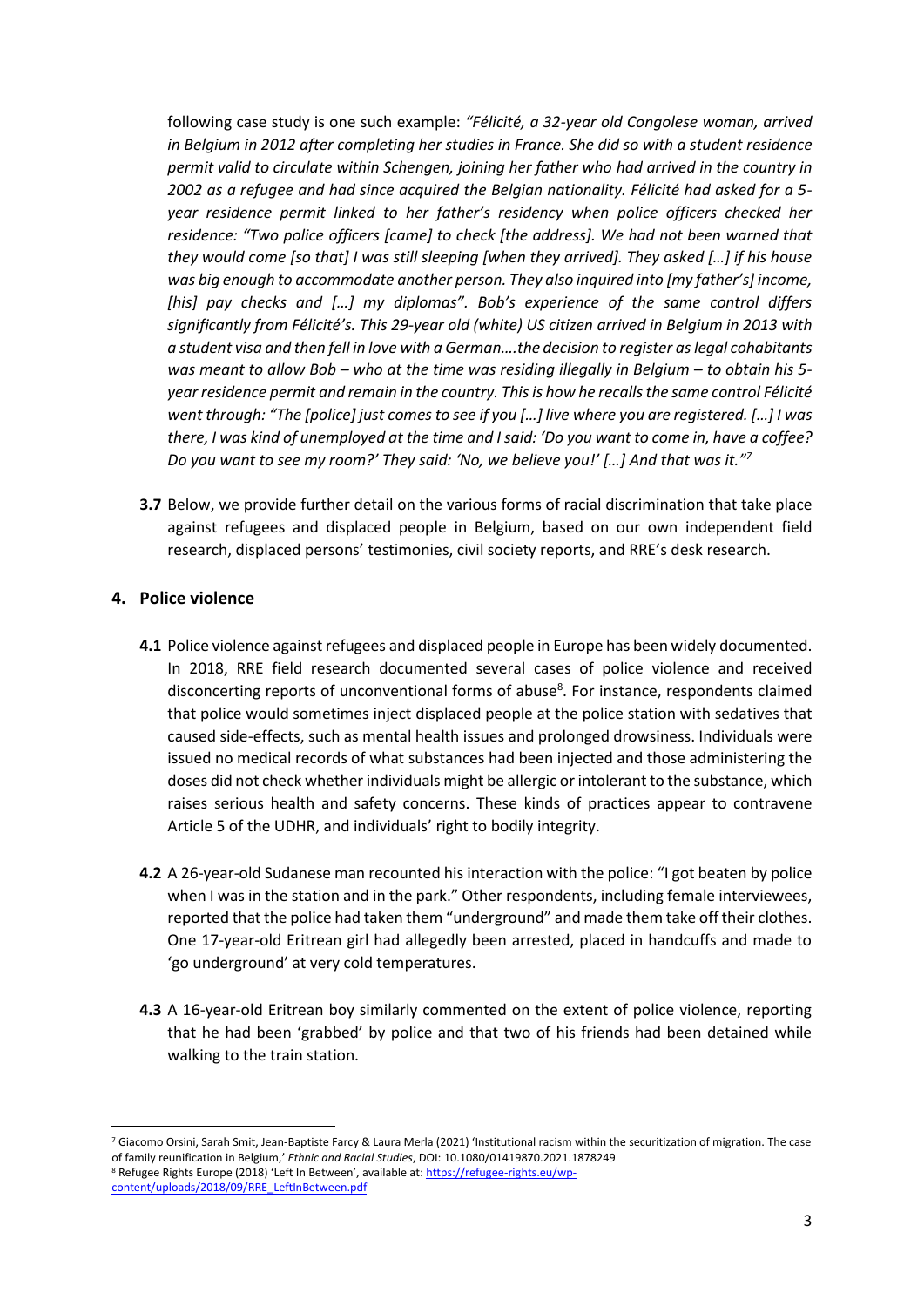- **4.4** The local host of a group of young Ethiopian asylum seekers recounted an episode of police violence endured by one of her wards: "About twelve days ago, he found himself without a ticket on board a train with four friends. Following a ticket inspection, three policemen in plain clothes arrived. The young people were taken to the toilets, where they had to take turns undressing themselves – permitted only to keep their underwear on – while their clothing was 'searched'. One of the policemen found a small kitchen knife in A's pocket. He grabbed him by the throat and started to strangle him. A. explained to me that he could not breathe. Then, the policeman hit him by the mouth with his fist and told him "if I see you again, I will kill you"." 9
- **4.5** RRE partners have also highlighted ongoing concerns around the use of police violence during deportation proceedings. Vluchtelingenwerk Vlaanderen reports that it is often difficult to maintain contact with failed asylum seekers following repatriation<sup>10</sup>. The circumstances of their repatriation and the treatment they receive during the process are therefore difficult to ascertain. Even so, there are concerning reports of excessive force employed by police during forced returns<sup>11</sup>.
- **4.6** The following case studies illustrate these circumstances: One example is a young Ethiopian who was removed over the course of the year 2019 and who recounted the story of his deportation over the phone to his host. Taken one early morning from his room in the centre at 127 Bis in Brussels, he was sedated and his hands and feet were tied up, he was gagged and hooded during most of the journey. His restraints were only loosened several hours later.
- **4.7** A further example is G., Kurdish, who resisted twice against his removal to Romania. During the second attempt, the police officers hit him with batons. In accordance with the account he provided over the telephone, he still bore marks of the blows several weeks later. He asked to be seen by the centre's doctor, who refused. Without a solicitor, he has not been able to file a complaint about this mistreatment.

### **5. Citizen violence**

- **5.1** Whilst the levels of citizen violence were reportedly very low among displaced people in Brussels (12.6%), according to Refugee Rights Europe's research respondents in and around Maximilian Park in 2018, compared to other research locations across Europe, some of the respondents cited physical and verbal attacks as reasons for not feeling safe in Brussels $^{12}$ .
- **5.2** Among the 12.6% who had experienced citizen violence, 85.7% of cases involved verbal abuse, often in the form of racial slurs. One 55-year-old man from Kuwait told researchers: "When I was in a train, a passenger said, 'what are you doing here in my country? Get out of here!'" Several refugees reported similar experiences. A Sudanese man noted, "I've been in many

<sup>9</sup> Refugee Rights Europe (2019) 'No Way Forward, No Way Out', available at: [https://refugee-rights.eu/wp](https://refugee-rights.eu/wp-content/uploads/2019/12/Belgium-2019-v3-web.pdf)[content/uploads/2019/12/Belgium-2019-v3-web.pdf,](https://refugee-rights.eu/wp-content/uploads/2019/12/Belgium-2019-v3-web.pdf) p. 13.

<sup>&</sup>lt;sup>10</sup> Refugee Rights Europe (2019) 'No Way Forward, No Way Out', available at: [https://refugee-rights.eu/wp](https://refugee-rights.eu/wp-content/uploads/2019/12/Belgium-2019-v3-web.pdf)[content/uploads/2019/12/Belgium-2019-v3-web.pdf](https://refugee-rights.eu/wp-content/uploads/2019/12/Belgium-2019-v3-web.pdf)

 $11$  Ibid.

<sup>&</sup>lt;sup>12</sup> Refugee Rights Europe (2018) 'Left In Between', available at: [https://refugee-rights.eu/wp](https://refugee-rights.eu/wp-content/uploads/2018/09/RRE_LeftInBetween.pdf)[content/uploads/2018/09/RRE\\_LeftInBetween.pdf,](https://refugee-rights.eu/wp-content/uploads/2018/09/RRE_LeftInBetween.pdf) p. 12.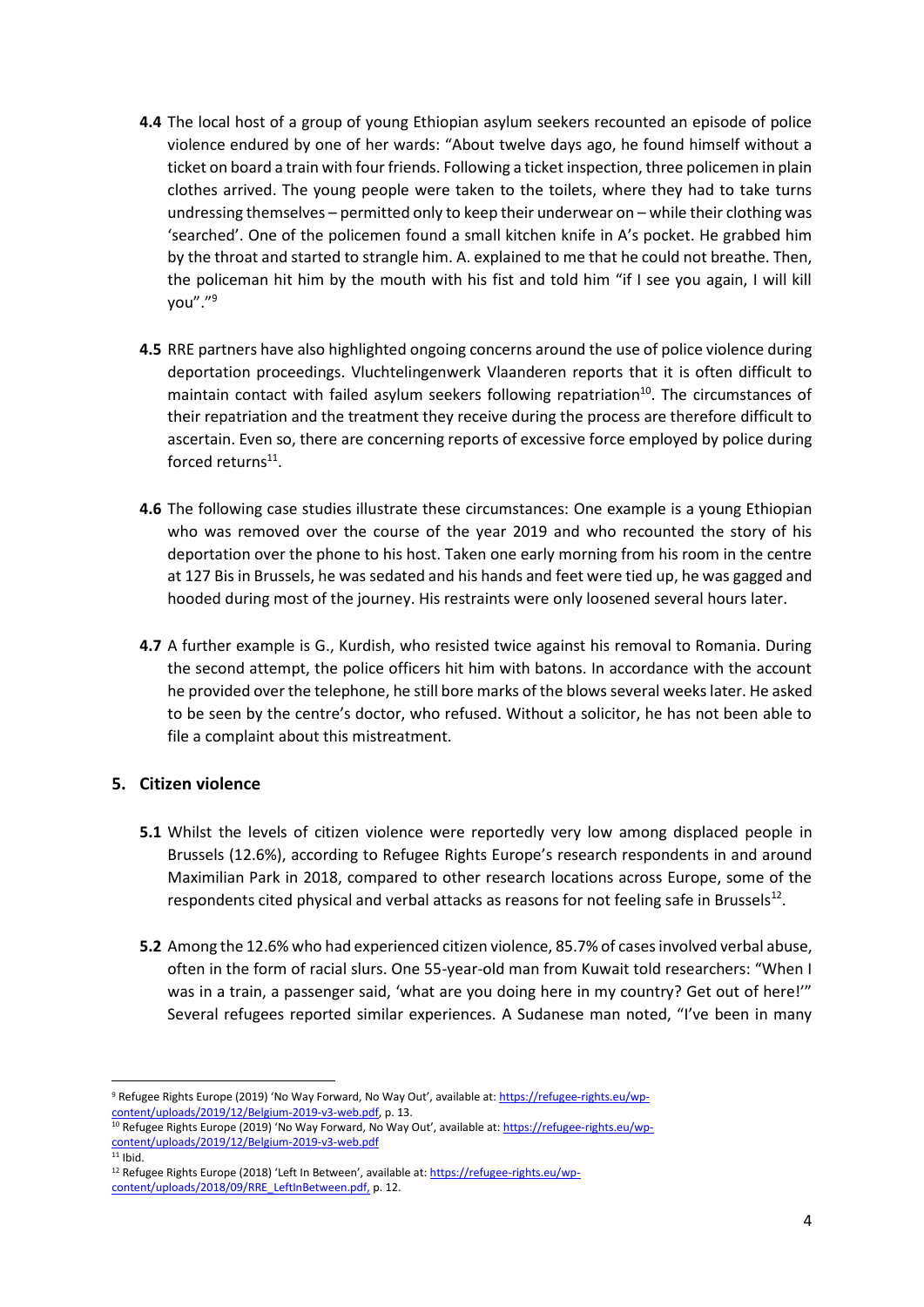cities in Europe, but I feel that I have had the worst experience in Brussels. Where I sleep, people throw garbage at me from the building and say racist things."

**5.3** Meanwhile, a 22-year-old Eritrean man recounted, "I experienced racism in the bus station and when I was in a residential area unknowingly." A 23-year-old from Sudan said that he had been woken up in the park and insulted, and several men reported that they had been verbally abused by young people in the street. $^{13}$ 

## **6. Effective remedy for racial discrimination and violence**

- **6.1.** Recommendation 12 (a) in the CERD's Concluding Observations on the 16th to 19th periodic reports of Belgium (2014)<sup>14</sup> states that the Belgian authorities should "Ensure that all victims of racially motivated violence, including undocumented migrants, can lodge complaints effectively without fear of reprisals". Many refugees and displaced people fear deportation should they report a crime. In a recent report by the European Commission against Racism and Intolerance (ECRI), while they welcome the progress that has been made among Belgian service providers who have set up a number of 'firewall mechanisms' to ensure that displaced people were able to access health care and education without fear of deportation, ECRI states that there are still cases in which service producers are reporting those who access their services to authorities<sup>15</sup>.
- **6.2.** Recommendation 12(b) in the Concluding Observations, to "ensure that all allegations of racially motivated acts are thoroughly, promptly and impartially investigated, and perpetrators prosecuted and sanctioned as appropriate, including by disciplinary measures" would moreover appear to be lacking in many incidences. Across Europe, incidents of police violence against refugees and displaced people have been widely reported, with police responsibility for such violent anti-migration border operations often minimised or denied.
- **6.3.** The case of Mawda Shawri, a two-year-old Kurdish Iraqi girl killed by a policeman's bullet in May 2018, is widely held as an example of the discrimination and bias directed towards the displaced community. In the case, the court concluded that the white policeman had committed 'involuntary manslaughter' and was granted a 12-month suspended sentence, while the Kurdish man accused of driving the van with Mawda inside was sentenced to four years in prison despite a lack of evidence pointing to his implication in the incident.<sup>16</sup> The treatment of the family at the hands of the Belgian police at the time of the shooting – including excessive use of force, detention and an order for removal from the country – has been labelled as a form of racial discrimination by the family's lawyer, and yet the court refused to hand down a judgement on this issue in its verdict on the incident. The death of Mawda Shawri and the judiciary's response to the case has been widely reported as an example of racial discrimination against several members of the Kurdish community seeking asylum in Europe.

<sup>&</sup>lt;sup>13</sup> Refugee Rights Europe (2018) 'Left In Between', available at: [https://refugee-rights.eu/wp](https://refugee-rights.eu/wp-content/uploads/2018/09/RRE_LeftInBetween.pdf)[content/uploads/2018/09/RRE\\_LeftInBetween.pdf,](https://refugee-rights.eu/wp-content/uploads/2018/09/RRE_LeftInBetween.pdf) p. 12.

<sup>&</sup>lt;sup>14</sup> CERD (2014) 'Concluding observations on the 16th to 19th periodic reports of Belgium: Committee on the Elimination of Racial Discrimination', available at: <https://digitallibrary.un.org/record/772799?ln=en>

<sup>15</sup> Council of Europe (2020), 'ECRI Report on Belgium', available at: <https://rm.coe.int/ecri-sixth-report-on-belgium-/16809ce9f0>

<sup>16</sup> <https://irr.org.uk/article/mawda-shawri/>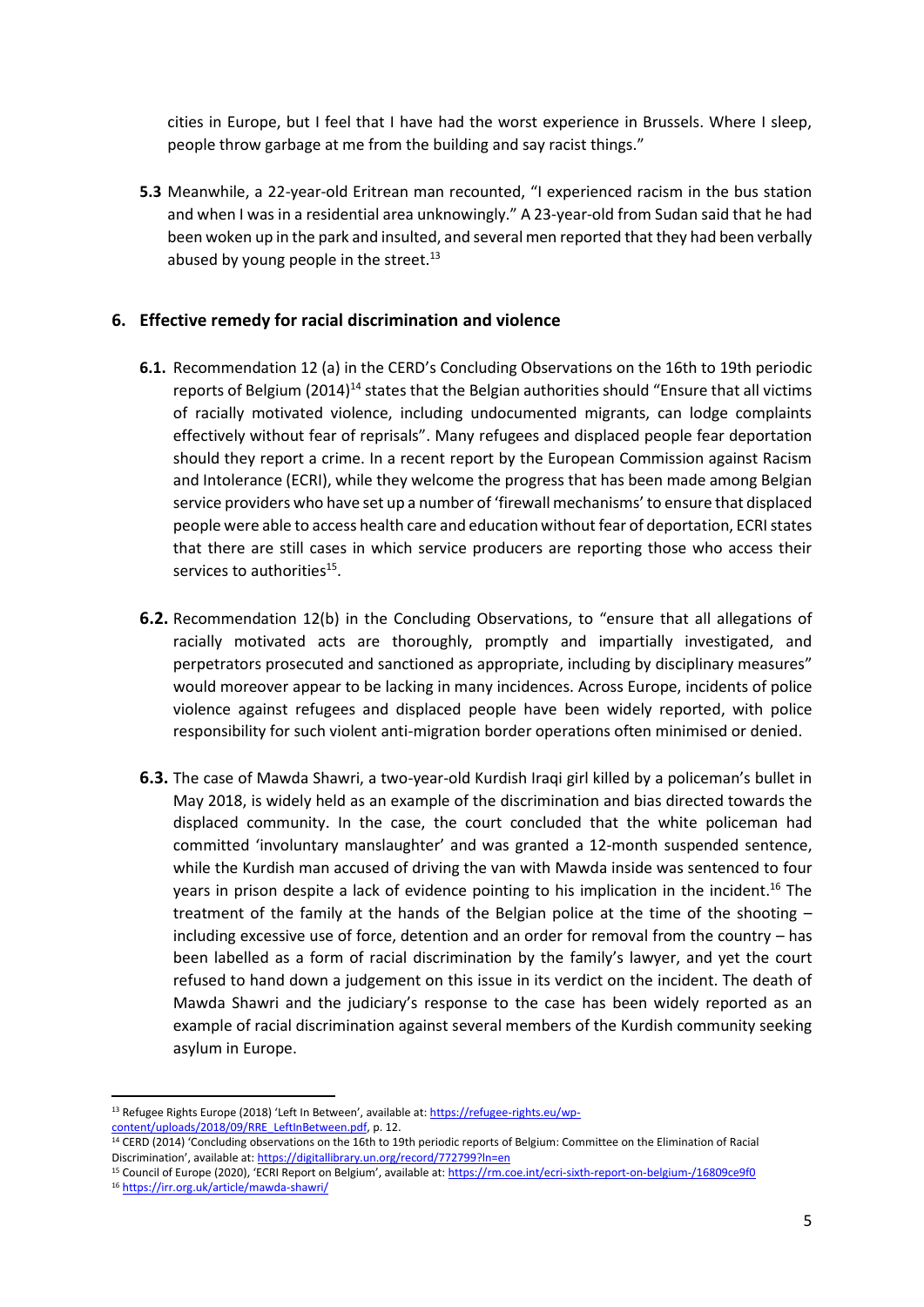- **6.4.** In the events immediately after the shooting, there were also a number of concerning narratives of blame pointing to Mawda's parents that were presented by authorities including police officers and the Procureur of Mons, that could be considered as amounting to systemic racial stereotyping and discrimination against displaced people<sup>17</sup>. The implication of State authorities in the misinformation around Mawda's death and the false statements issued have been labelled as indicative of country-wide attempts to excuse or legitimise police violence against displaced people, and to criminalise people without papers.<sup>18</sup>
- **6.5.** Recommendation 12 (c) of the Concluding Observations recommended that the State parties "Reinforce the independence and effectiveness of the mechanism for lodging complaints against police officers." As detailed in 5.1 above, many refugees and displaced people feel unable to make complaints against police violence experienced, due to fear of reprisals and/or affecting their asylum claim. Based on our own field research and desk research, RRE has found little evidence of effective remedy being provided to refugees and displaced people who experience police violence<sup>19</sup>.
- **6.6.** In addition, ECRI report that there is more work to be done on monitoring incidents of discrimination against displaced people, and advise that sufficient funding is provided to the existing committee responsible for monitoring anti-discrimination laws, such that they are able to effectively uphold the rights of displaced people<sup>20</sup>.
- **6.7.** The report additionally notes that "no independent body set up to guard against discrimination on the grounds of language despite the fact that the establishment of such a body is provided for by the relevant legislation".

### **7. The detention of refugees and displaced people**

- **7.1** According to the previous recommendation made by the CERD in its Concluding Observations, the "State party ensure that non-custodial measures are used whenever possible and that detention of asylum seekers at borders is used as a measure of last resort." However, based on our independent field research and reports by Belgian civil society networks, the detention of refugees and displaced people in Belgium does not appear to be being used a last resort, and such incidents are also often violent in nature<sup>21</sup>.
- **7.2** Beginning in August 2015, Belgian authorities began to exempt from detention asylum applicants with a high chance of receiving protection status, e.g. Syrians, and those with particular vulnerabilities, assigning them instead to special NGO reception sites<sup>22</sup>. However, no vulnerability assessment is carried out before detaining asylum seekers at the border or within Belgium. While Article 7 of the Aliens Act stipulates that detention should be used only when less coercive measures are exhausted, judges who oversee cases of migrant detention

<sup>18</sup> « J'ai honte pour notre Etat de droit... » : une opinion de Michel Bouffioux (parismatch.be)

<sup>&</sup>lt;sup>17</sup> Mawda Shawri - [When truth, justice and humanity are in short supply -](https://irr.org.uk/article/mawda-shawri/) Institute of Race Relations (irr.org.uk)

<sup>&</sup>lt;sup>19</sup> Refugee Rights Europe (2019) 'No Way Forward, No Way Out', available at: [https://refugee-rights.eu/wp](https://refugee-rights.eu/wp-content/uploads/2019/12/Belgium-2019-v3-web.pdf)[content/uploads/2019/12/Belgium-2019-v3-web.pdf](https://refugee-rights.eu/wp-content/uploads/2019/12/Belgium-2019-v3-web.pdf)

<sup>&</sup>lt;sup>20</sup> Council of Europe (2020), 'ECRI Report on Belgium', available at: <https://rm.coe.int/ecri-sixth-report-on-belgium-/16809ce9f0> <sup>21</sup> Refugee Rights Europe (2019) 'No Way Forward, No Way Out', available at: [https://refugee-rights.eu/wp-](https://refugee-rights.eu/wp-content/uploads/2019/12/Belgium-2019-v3-web.pdf)

[content/uploads/2019/12/Belgium-2019-v3-web.pdf](https://refugee-rights.eu/wp-content/uploads/2019/12/Belgium-2019-v3-web.pdf)

 $22$  AIDA, Belgium National Country Report – December 2015, p. 62.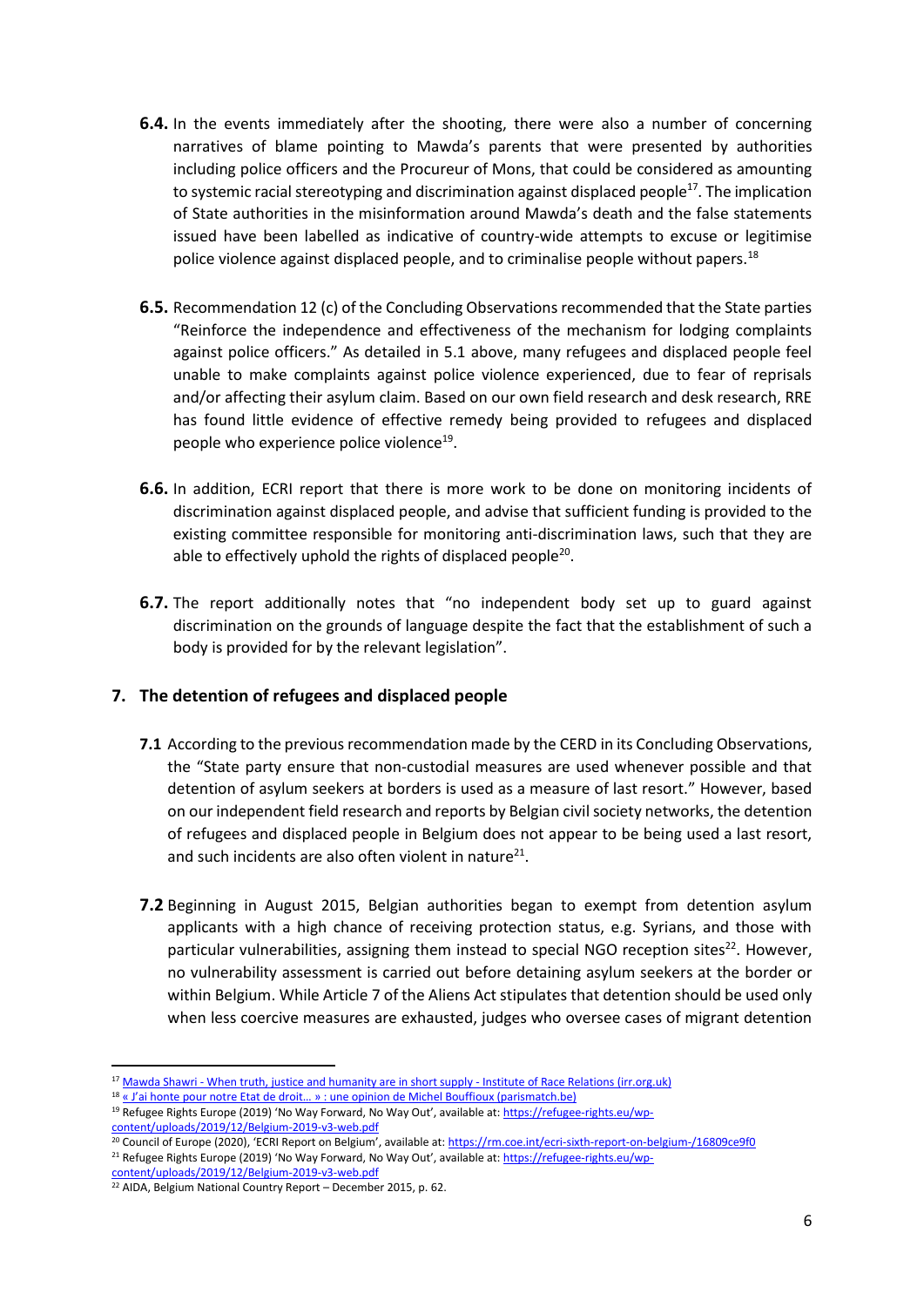are limited to checking whether detention is strictly legal<sup>23</sup>. They are not tasked with determining whether the vulnerability of the detainee was taken into consideration or whether alternatives existed. This limited mandate stands in contrast to that of the same judge reviewing the detention of a Belgian national in prison. As noted by a representative from Vluchtelingenwerk Vlaanderen, "You can come before the same judge but in one case the judge can take into consideration your health and the opportunities to avoid detention. In immigration cases, the same judge can only check the legality—whether it was made in the right manner, whether the articles were followed, even though the law stipulates that detention should only occur if all other options are exhausted."

- **7.3** In interviews with displaced people conducted by RRE in Brussels in 2018, 54% of respondents reported having been arrested or detained during their stay in Belgium. A large percentage of the respondents had been subjected to physical and verbal abuse by police. This often took the form of intimidation tactics, in an attempt to uproot people from their sleeping places. Respondents also stated that the police frequently confiscated their belongings including shoes, clothes, money and phones. Some respondents were under the impression that the police can arrest and detain "without reason". A number of interviewees stated that individuals provide false names when detained due to fear. This leads to further complication as local charities and friends are thus unable to trace and help said individuals.
- **7.4** One Sudanese minor told researchers that his brother had been detained for approximately four months. He did not know where his brother was being held or how he could contact him. A 16-year-old Eritrean similarly described that he had witnessed the Belgian police detaining people in unknown locations and that people could go missing for several weeks and sometimes months. This was confirmed by numerous Sudanese respondents.
- **7.5** Other interviewees added that when the police release individuals from detention, they often do this at night and in locations that are far away from the Brussels city centre, putting these individuals in a highly vulnerable situation.
- **7.6** Within the detention centres, dubbed "theatres of violence," by la Plateforme Citoyenne de Soutien aux Réfugiés<sup>24</sup>, there are worrying reports of the authorities employing racist and hateful language against detainees, hitting and slapping them and placing them in solitary confinement. These incidents are underreported because asylum seekers fear retaliation.
- **7.7** The story of A., a Sudanese man, illustrates the violence: "A. was arrested in Belgium in January 2019 and placed in the Bruges centre. He has not had his fingerprints taken anywhere. Two other Sudanese men who arrived in Bruges at the same time are in the same situation. On his arrival in the centre, A. is summoned to an assistant who explains to him that because he does not have fingerprints, he will have to claim asylum in Belgium from the centre. A., who is aware of the manner in which asylum claims are processed through the closed centre (very low chance of success, no support, etc.), refuses. He leaves the office and returns to his room (shared room for six, linked to a common room). Two guards come to fetch him and tell him that he is expected for his asylum claim interview (by videoconference, with an officer

<sup>23</sup> As stipulated in Art. 72(2) of the Aliens Act.

<sup>&</sup>lt;sup>24</sup> Refugee Rights Europe (2019) 'No Way Forward, No Way Out', available at: [https://refugee-rights.eu/wp](https://refugee-rights.eu/wp-content/uploads/2019/12/Belgium-2019-v3-web.pdf)[content/uploads/2019/12/Belgium-2019-v3-web.pdf,](https://refugee-rights.eu/wp-content/uploads/2019/12/Belgium-2019-v3-web.pdf) p. 15.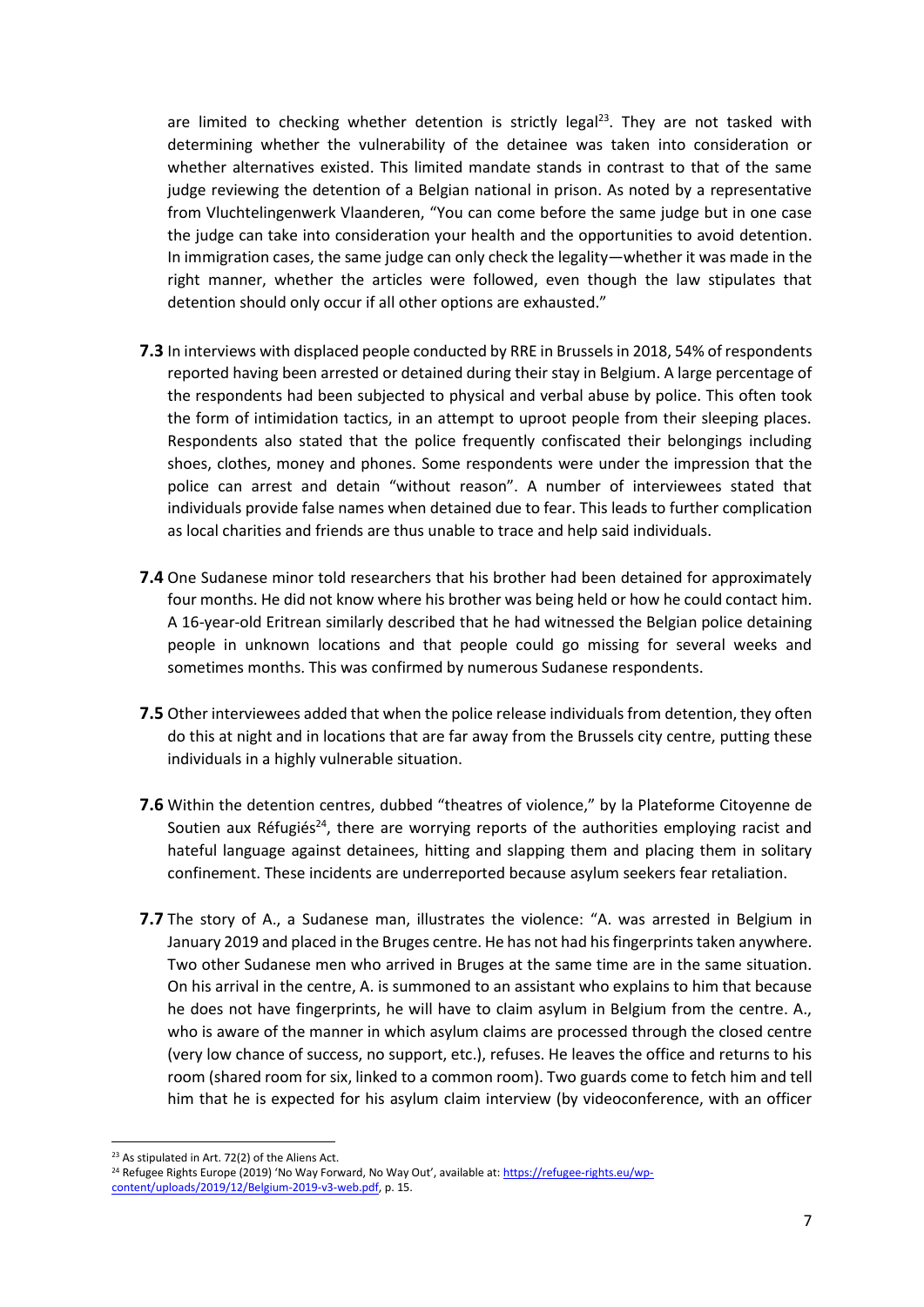from the Foreigners Office (l'Office des Étrangers) based in Brussels). He refuses. The guards call for backup. Six guards try to take him to the interview room but A. resists. He is beaten and during the assault one of the guards twists or breaks his wrist. A. is taken to a cell and the guards threaten the two other Sudanese men with the same treatment, if they do not accept to go to the asylum interview. They therefore accept. A. is left in the cell for 48 hours (maybe more) and does not receive any care for his wrist, which is swollen and painful. He is not authorised to file a complaint about his injury, under the pretext that it is the weekend and neither the doctor nor the director are present. In the days that follow, he requests a medical consultation and is eventually attended to by the medical assistant, who records his request and declares that he has hurt himself during a football match. Finally, he is examined by the doctor with a fellow detainee who acts as a translator. During the medical consultation, the doctor gets annoyed with A., asking him to move his hand. The doctor grips A.'s hand and moves it by force. A. moves due to the pain and the doctor hits him in the face violently with the flat of his hand. A. falls off his chair. The episode is overheard by guards and other detainees in the waiting room. The guards, who think A. has hit the doctor, rush in and when they discover the situation they laugh and make fun of A."

#### **8. The situation for unaccompanied minors**

- **8.1** The lack of legal migration routes to Europe forces children to take perilous risks and to entrust their lives to smugglers, who are often members of criminal networks. There is disturbing evidence of abuse and exploitation of minors, especially of girls, in the hands of these criminal organisations. Once they arrive in Belgium, unaccompanied minors, while legally exempt from detention, face their own struggles as they attempt to navigate the opaque asylum system. A 15-year-old girl from Angola expressed her frustrations with the process in a report for UNICEF: "The asylum procedure is difficult to understand. It's a difficult issue. Some young people have been here for four or five months and others for much longer, before receiving an answer: positive or negative. Why? Why do some people receive the decision more quickly? We would like there to be more clarity right from the start, as soon as we arrive. It would be clearer and we could start our lives."<sup>25</sup>
- **8.2** Unaccompanied minors are held in reception centres rather than detention facilities. However, they nonetheless struggle to adapt to the crowded and sometimes violent surroundings. An 18-year-old boy from Syria recalled his experiences being housed in a large reception centre: "Many things were difficult in the centre where I was living: the food, four people in the room, being far from home, the racism. My centre was very far away. Everything was far. You had to walk for five kilometres to go to the shop. There were four people from different countries in the room. We were all very different. We didn't eat the same thing, we didn't speak the same language. I don't speak English"<sup>26</sup>.
- **8.3** There are further alarming reports of police putting individuals in detention without first verifying their age, a practice which, according to Vluchtelingenwerk Vlaanderen, appears to be frequently employed with Sudanese boys<sup>27</sup>. Vluchtelingenwerk Vlaanderen also reports

<sup>&</sup>lt;sup>25</sup> UNICEF Belgium (2018) 'The voice of migrant and refugee children living in Belgium. What do you think?', available at: <https://emnbelgium.be/sites/default/files/publications/wdyt-ENG-Final%20%282%29.pdf>

 $26$  Ibid.

<sup>&</sup>lt;sup>27</sup> Refugee Rights Europe (2019) 'No Way Forward, No Way Out', available at[: https://refugee-rights.eu/wp](https://refugee-rights.eu/wp-content/uploads/2019/12/Belgium-2019-v3-web.pdf)[content/uploads/2019/12/Belgium-2019-v3-web.pdf](https://refugee-rights.eu/wp-content/uploads/2019/12/Belgium-2019-v3-web.pdf)